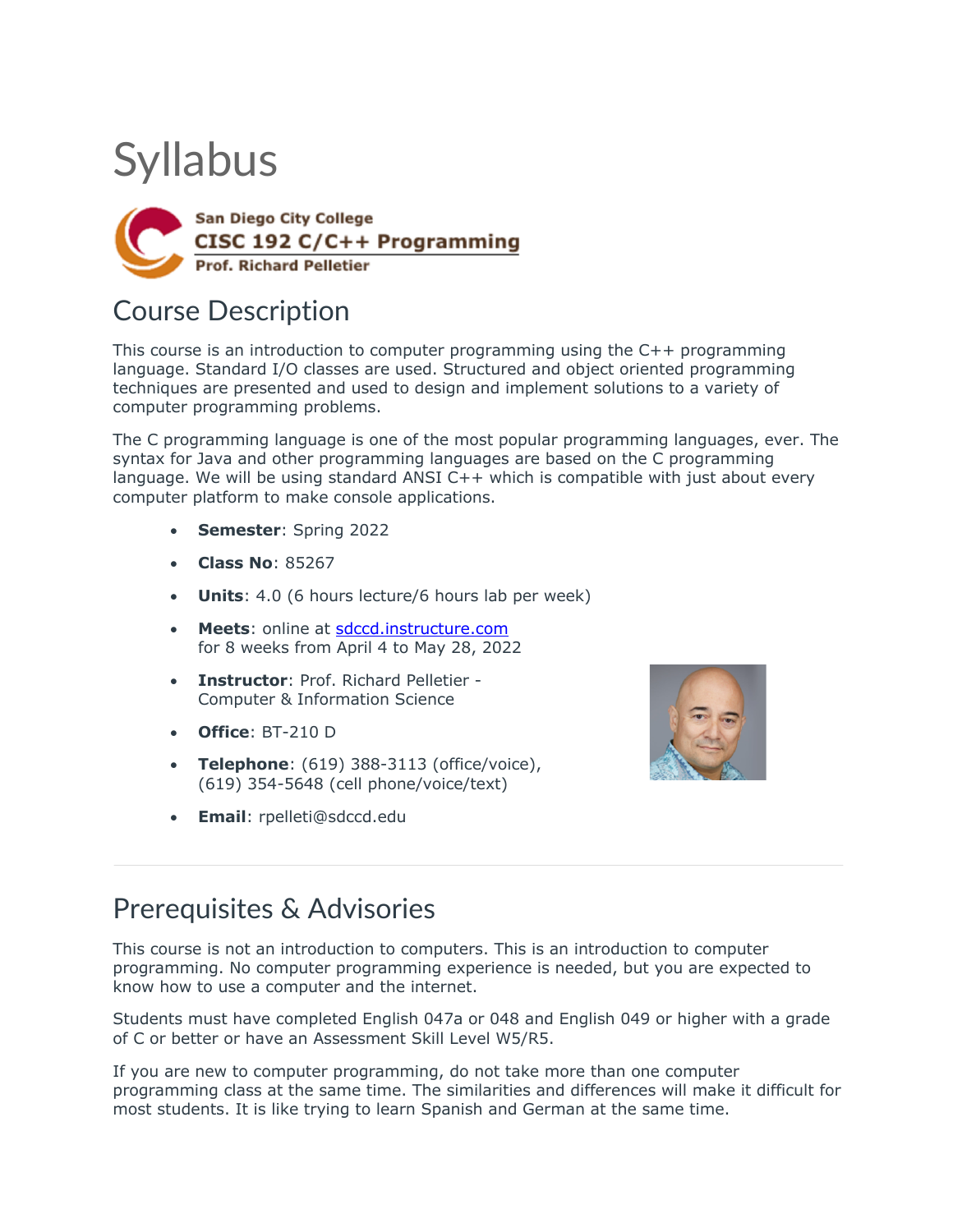## Student Learning Outcomes

Create functions that carry out tasks using standard C++ programming.

Upon successful completion of this course, the student will be able to...

- 1. Create simple to intermediate level console applications using the standard I/O routines in ANSI C++.
- 2. Understand and be able to apply the various data types and structures in ANSI C++.
- 3. Understand and use basic object oriented programming techniques.
- 4. Understand and use procedural abstraction and top-down design.
- 5. Create programs that store and access data to and from files.

#### Course Content

- 1. **Introduction to Computers and Programming** computer hardware and software, programming languages, input/processing/output, procedural vs. objectoriented programming.
- 2. **Expressions and Interactivity** data types, arithmetic expressions, named constants, variables, console I/O.
- 3. **Making Decisions** if statements, switch statements, conditional expressions.
- 4. **Looping** pre-test, post-test, while loop, for loop, counters, accumulators, sentinals, file processing loops, data validation loops.
- 5. **Functions** functions, prototypes, arguments, parameters, value returning functions, pass by value parameters, pass by reference parameters, local and global variables, static variables, default arguments, function overloading, stubs and drivers.
- 6. **Arrays** single dimensional arrays, array bounds, range-based for-loops, array processing, parallel arrays, two-dimensional arrays, multi-dimensional arrays, STL vectors, STL array.
- 7. **Sorting and Searching Arrays** linear search, binary search, bubble sort, selection sort, qsort() and STL sort().
- 8. **Pointers** pointer variables, addresses, pointer parameters, dynamic memory allocation, smart pointers, memory leaks.
- 9. **Strings** characters vs. strings, c-strings vs. string class, character case conversions, string-to-numeric conversions.
- 10. **Structured Data** abstract data types, structure variables, array of structures, structure arguments and parameters, pointers to structures, unions, enumerated data types.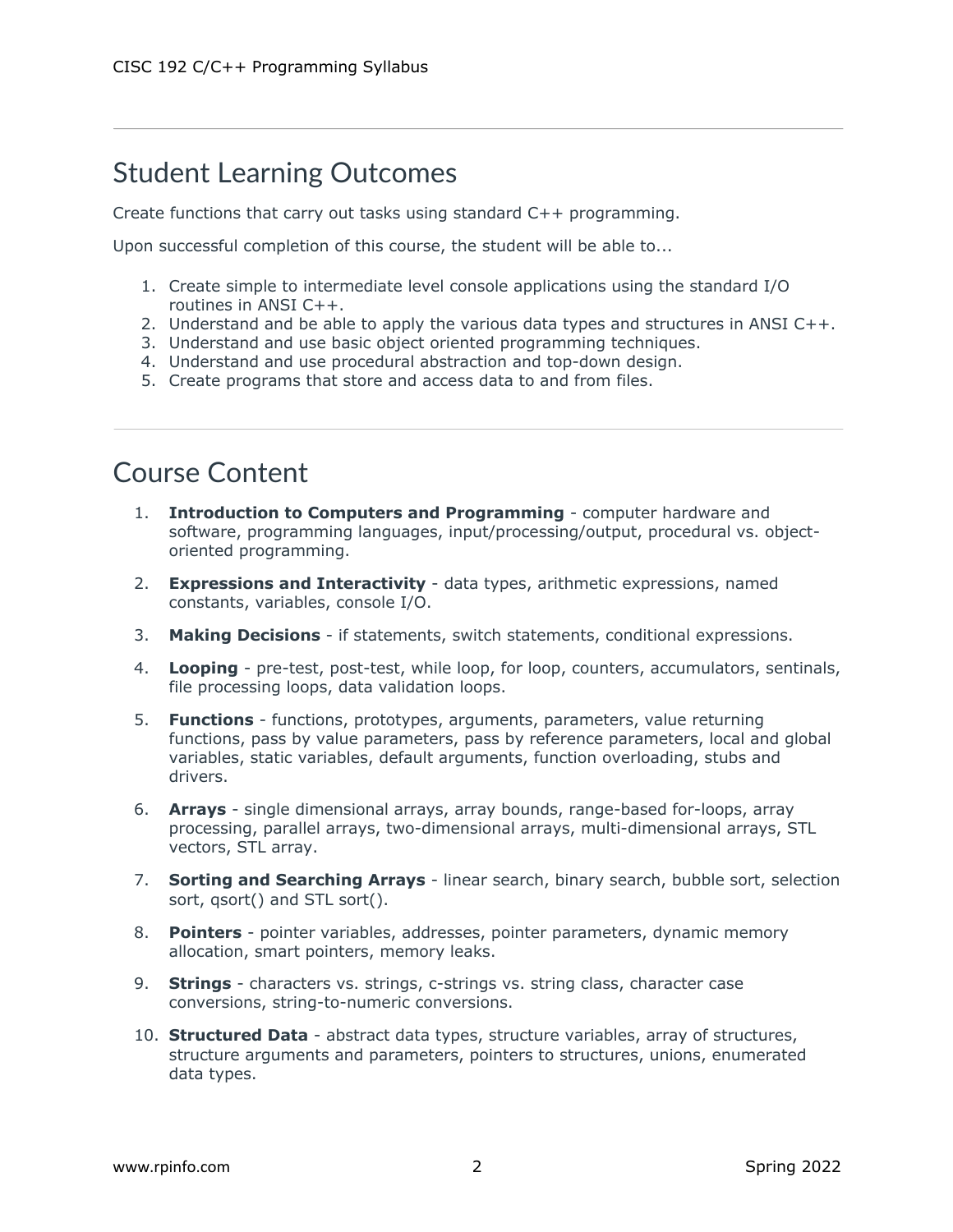11. **File I/O** - file output formatting, file stream objects, error testing, reading & writing files.

## Required Course Materials

For this class you will need the following:

- Textbook Revel eText
- Software Microsoft Visual Studio Community
- Internet

#### **Textbook**

We will be using **Starting Out with C++**, as an eText in **Revel**. We will be using Revel for our textbook, exercises, assignments, and quizes. On the first day of class, I will show you how you can get Revel free for 14 days. After that, if you want to continue in this class, you will have to buy an access code from the City College Bookstore (www.bookstore.sdccd.edu/city) or through the publisher, Pearson.



If you get your access code from the college bookstore, note that they cannot send it by email and you will have to wait for a physical card to come in the mail before you can use it.

It is not possible to buy a used version of Revel, nor is is possible to share one copy--you must have your own access to Revel.

#### Software

You will not need to buy any software for this class. We will be using the following software:

**Microsoft Visual Studio 2022 Community** available from Microsoft Visual Studio Downloads (visualstudio.microsoft.com/downloads).

This software is free and runs on Windows computers. I recommend Windows 10 or higher for best results. You may use any C++ development environment as long as it has standard C++ compiler and can create console applications using cin/out. My lecture notes will be written for use with Microsoft Visual Studio Community on a Windows PC.

#### Internet

This should go without saying, but when you enroll in an online class, you will need reliable access to the internet. Slow, unreliable internet will affect your grade because most of the assignments are online. If your internet is slow or unreliable, you may have to redo your exercise, quiz, or assignment.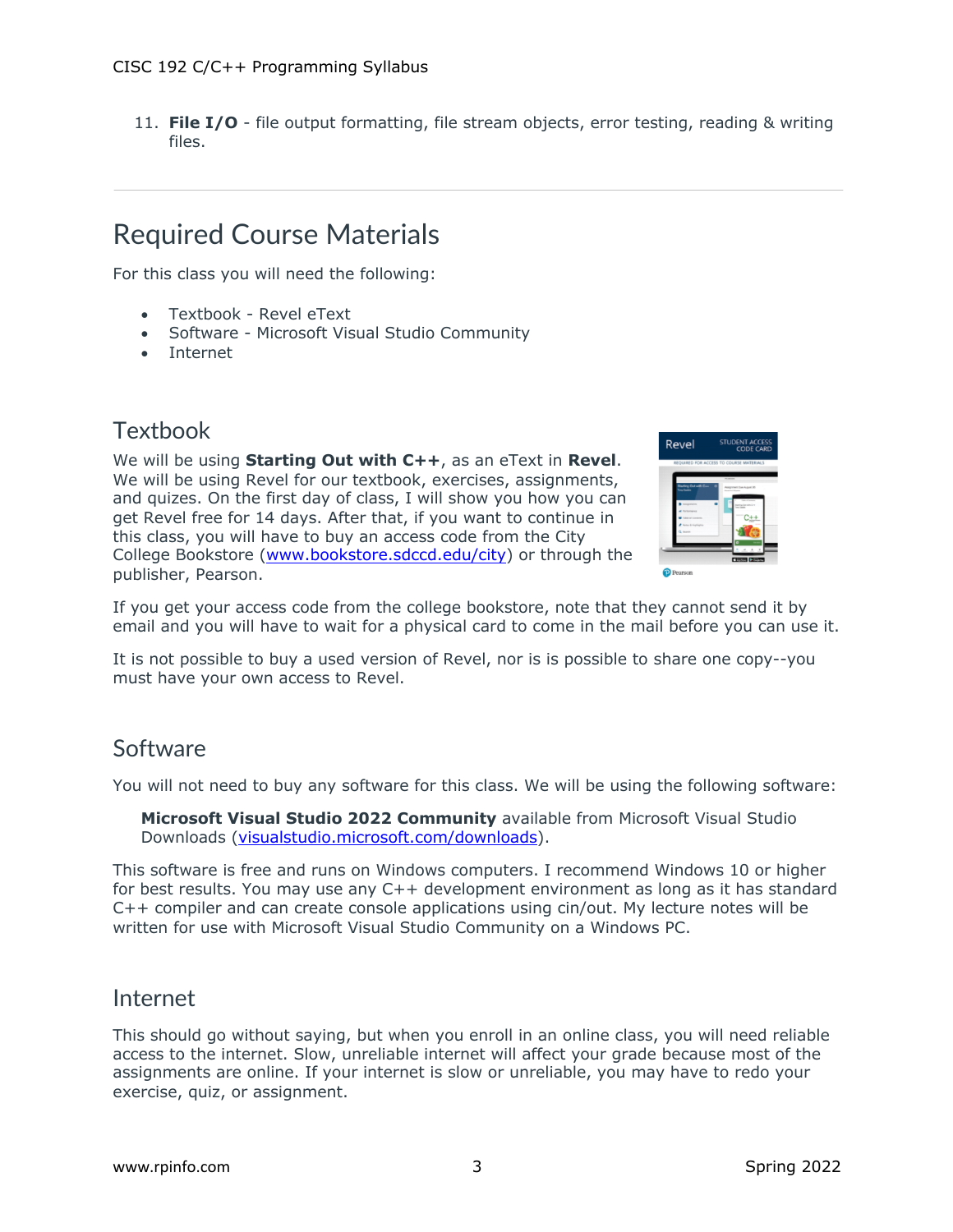## Class Format

CISC 192 is a 4 unit course that normally meets for 3 hours lecture and 3 hours lab per week for 16 weeks, but our class is in an 8 week session, so we must cover twice as many hours per week. We will use Canvas to take this class online. You will need access to the internet to use Canvas.

Each week we will be reading at least two chapters in the textbook, do a number of exercises, quizzes, and assignments.

For each chapter:

- 1. Read the chapter in Revel.
- 2. Do the chapter quiz in Canvas.
- 3. Do the programming assignments in Microsoft Visual Studio Community with specifications from Revel and Canvas.

Each week I will post the assignments on **Monday** and everything will be due by 11:45 PM on **Saturday**.

I do not assign anything on Sunday, but you may read ahead and prepare for Monday's lesson on that day if you like.

### Communications

Each week I will post a new lesson on the Home page and a message in Canvas Inbox. From time-to-time it may be necessary for me to let you know of changes or updates to the class materials, so check your Canvas Inbox messages every time you log in to Canvas.

Student-teacher confidentiality is important to me. I will only discuss your grades with you in Canvas Inbox. Because I have no way of identifying you through your email, if you contact me by email, I will ask you to contact me through Canvas Inbox.

### **Attendance**

Attendance will be recorded by completing assignments and tests. According to district policy, you must not be absent for more than 12 percent of the total class hours which comes to around one week. If you stop doing assignments or tests for 2 weeks or more, I will have to drop you from class for non-attendance.

For federal financial aid, including VA benefits, it is important that you continue to make academic progress. To show that you are making academic progress, you must do the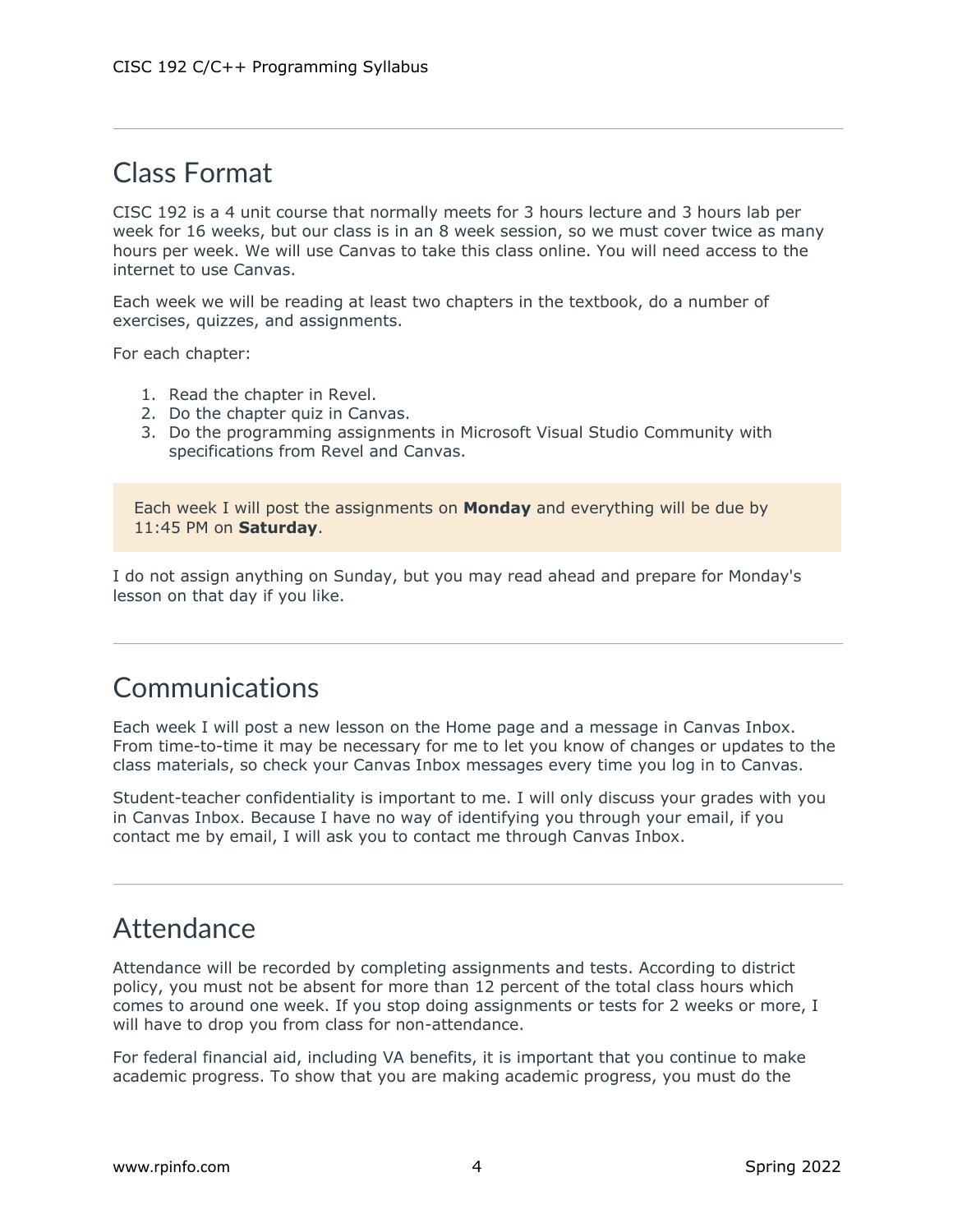assignments and tests. If you do not make academic progress for 22 days, you will be dropped from the class.

If you plan to drop this class, do so officially. It is your responsibility to drop yourself from classes before the deadlines. If you stop attending class without officially dropping yourself from the class, you may find an F grade on your student record which may affect your financial aid, graduation, or transfer plans.

## Grading

Everything in this class will fall into one of the following categories:

- **Exercises** (Revel) 10 percent
- **Programming Assignments** (PCs) 30 percent
- **Chapter Quizzes** 30 percent
- **Midterm and Final Exam & Project** 30 percent

Each item will be scored by calculating a percentage of the points earned over the possible points that could be earned for that item. The average of the scores for each category will be weighted as a percentage of your final grade to get a number from 0 to 100...

| Score                                                    | Letter Grade     |
|----------------------------------------------------------|------------------|
| 100 to 90<br>89 to 80<br>79 to 70<br>69 to 60<br>59 to 0 | А<br>B<br>C<br>D |

I may not grade every programming assignment. If you skip a programming assignment, you will get a zero for that assignment. If you have questions about any of the programming assignments, please feel free to contact me about it.

Canvas records the scores for each item that I assign. It does not calculate your grade--I have to do that at the end of the class.

If you have any questions about your scores or grade, contact me through Canvas Inbox.

#### Important Notes

#### **Responsibility to Add, Drop, or Withdraw**

It is your responsibility to add, drop, or withdraw from classes before the deadlines stated in the class schedule. Petitions to add, drop, or withdraw after the deadline will not be approved without proof of circumstances beyond the student's control which made the student unable to meet the deadline. Lack of money to pay fees is not considered an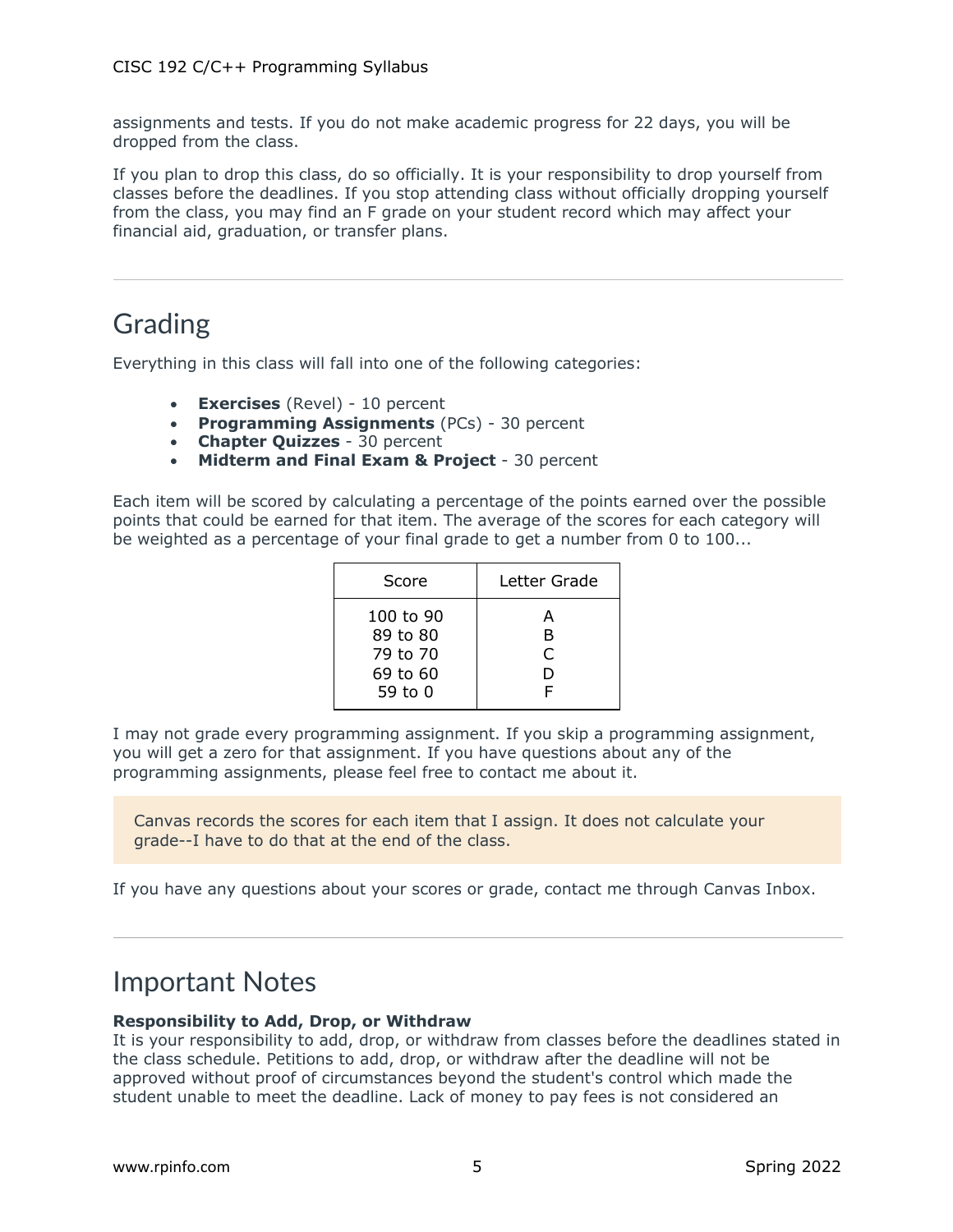extenuating circumstance. Students anticipating difficulty in paying fees before the add deadline should check with the Financial Aid Office about sources of funds or other alternatives for which they may be eligible.

#### **Classroom Behavior & Student Code of Conduct**

Students are expected to respect and obey standards of student conduct while in class or on the campus. The Student Code of Conduct, Disciplinary Procedure, and Student Due Process (policy 3100 and procedure 3100.2) can be found in the college catalog, student handbook, and the Office of the Dean of Student Affairs. Charges of misconduct and disciplinary sanctions may be imposed upon students who violate these standards of conduct or provisions of college regulations.

#### **Academic Integrity**

This class will be conducted in accordance with the college Student Code of Conduct and basic standards of academic honesty. Cheating, plagiarism, or other forms of academic dishonesty are not acceptable and will not be tolerated. Violations of standards of academic honesty will be reported to the college disciplinary office for appropriate action.

#### **Accommodation of Disability**

Students with disabilities who may need academic accommodations should discuss options with me sometime during the first two weeks of class.

I have made every effort to make this course accessible to all students, including students with disabilities. If you encounter a problem accessing anything in this course, please contact me immediately. Students with disabilities should email me and contact the college's Disabled Students Programs and Services (DSPS) office.

### Changes to the Syllabus

From time to time this syllabus may need to be changed. I will notify the class of content changes when they occur and update the online version of this syllabus. I may not notify the class of changes and corrections that do not affect the class (e.g. correcting spelling, changing a font or paragraph format).